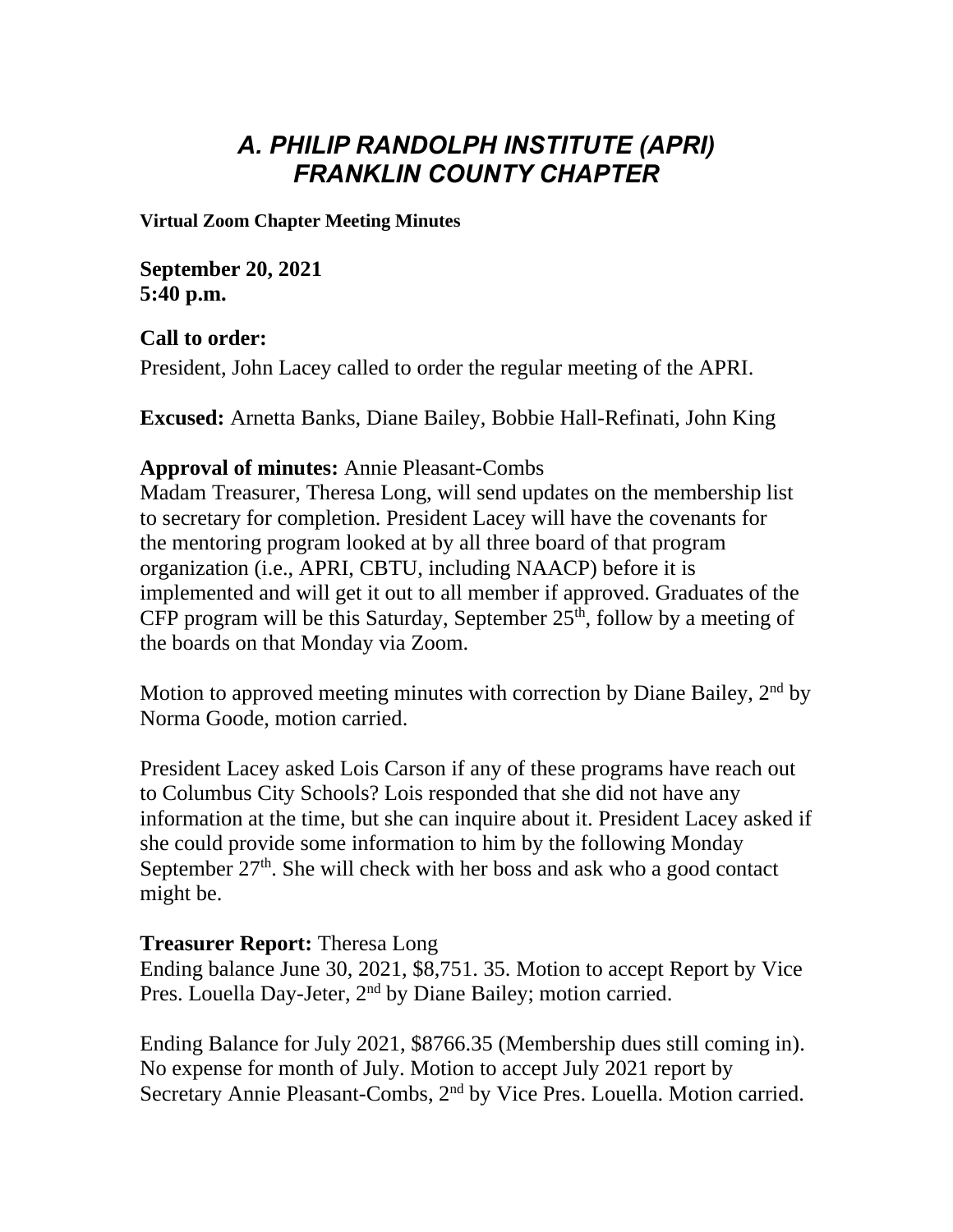Ending Balance for August 2021 \$8,746.35 (per capita due paid for union label \$20). Motion to accept August 2021 report by Mrs. Norma Goode, 2<sup>nd</sup> by Vice Pres. Louella. Motion carried.

# **Correspondence:**

Pres. Lacey inform

APRI 51<sup>st</sup> National Educational Conference and National Education Youth Conference has been postponed. President Lacey believes that it will not happen at all the year due to the uptick in Covid-19 cases.

President Lacey discussed the APRI – Diversity training to get out the vote Zoom meeting Thurs 7:00 p.m. and Saturday July  $25<sup>th</sup>$  at 12:00 noon.

## **President Report:**

President Lacey informed the members that 2020 Political Candidate Screening and Beer & Brats has been canceled due to Covid-19. APRI National Educational Conference has been postpone again to October, no final word on whether it would be canceled all together. President Lacey asked members if they participated in the Strike for Black Lives at 12:00 noon. President Lacey discussed a training that he and Vice-President Louella Jeter attended where Ohio Unity Coalition preparing a program for GOTV and voter's registration which includes setting up voter's registration using tablets.

Discussion about members concern over absentee ballots and the low volume of request.

Regional President Andre Washington discussed working with Secretary of State (SOS) concerning postage, HB680, and the types of voters (i.e., mailin, early voter, etc.)

## **Old Business:**

President Lacey discussed the national dues assessment of \$500 and that Franklin chapter only sent \$100 so far. He discussed that our chapter want to pay the difference due to the set aside for voter's registration (phone banks, ride to the polls, etc.)

Discussion on early voting and absentee ballots and making sure people do not wait until last minute to get register, picking up people ballots, rides to